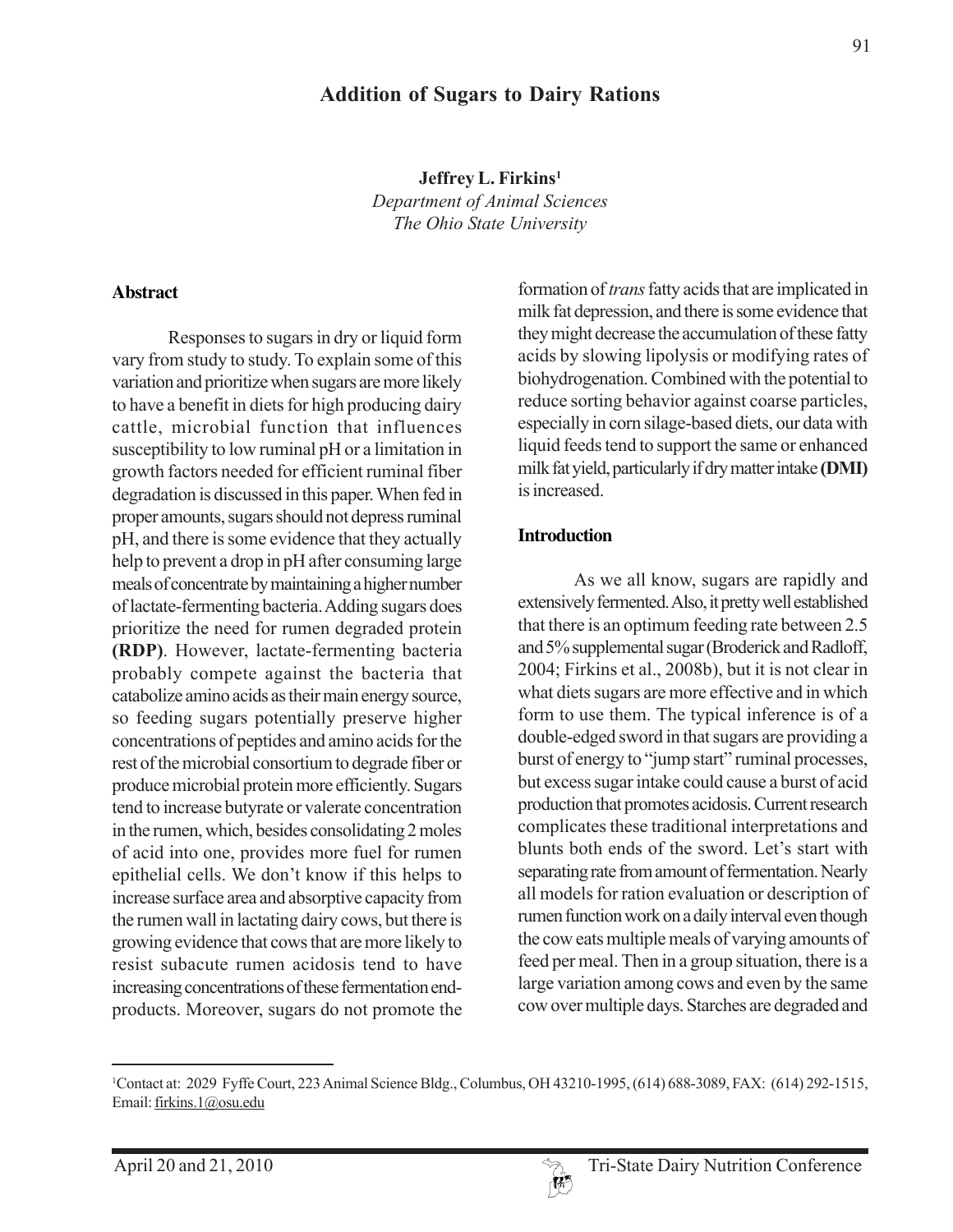fermented in the 10 to 20%/hour range, thus taking several hours to degrade and providing a more continuous supply of sugars over the day (among all meals). Fiber sources are typically degraded at about 5%/hour, thus taking something like one day to degrade but still even more gradually and hemicellulose that is used by the entire bacterial community. When sugars are released by polysaccharide hydrolysis or by feeding them directly, they are fermented within about an hour (i.e., they have > 100%/hour fermentation rates). The more frequent the meals are consumed, the daily amount is divided into smaller increments and decreases the opportunity to jump start microbial functions but also to promote acidosis. Thus, TMR feeding and enhancing multiple meals per day through multiple feedings or pushups should reduce these typical explanations for justifying sugars. In contrast, there is a core population of particleassociated bacteria but considerable variation among the structure of the fluid-associated bacteria (Wallace, 2008; Welkie et al., 2010), so sugars likely influence those transient fluid-phase bacterial populations. Because they do not directly compete in the same niche as the adherent fibrolytic populations, certain sugar-using bacteria could still be providing growth factors or helping to control the fluid environment that bathes the fiber-enriched particulate matter. Optimizing the use of sugars probably depends on how well we can predict ruminal carbohydrate degradability and manage meal feeding behavior in groups of cows on farms with varying grain and forage sources. Therefore, how sugars might be optimizing the overall microbial ecosystem for efficient feed (especially fiber) degradation and microbial function will be discussed.

Although a low ratio of effective fiber:rumendegraded carbohydrate has long been associated with milk fat depression, most studies with sugars are neutral or actually support a higher production of milk fat (see below). In order to understand when and how sugars could increase milk fat yield, we must address some critical mechanisms. One obviously critical component is enhanced DMI, which obviously increases  $NE$ <sub>r</sub> intake needed for production of energy-corrected milk (including milk fat), but DMI also is the most critical driving variable positively related to microbial protein synthesis (Oldick et al., 1999) in a variety of dietary conditions and to milk protein yield when cows are fed supplemental fat (Wu and Huber, 1994). Milk fat yield is limited by fatty acid synthesis in the mammary gland, so we must evaluate whether or not sugars will foster ruminal production of *trans* fatty acids that can pass to the intestine and depress milk fat secretion (Jenkins et al., 2008). Finally, these factors might interact with the source and particle length of forage. My objectives are to integrate the ramifications of these factors when considering sources of sugars in dairy rations.

# **Sugars, Ruminal pH, and Fiber Digestibility**

Because we want to efficiently degrade particulate matter before it passes from the rumen, we must optimize bacterial colonization of stems, leaves, and even starch granules. The primary cellulolytic bacteria (they also contribute to hemicellulose degradation) are less tolerant to a low pH, and if we add too much grain to the diet, fiber digestibility can be reduced. This decreased fiber digestibility is important because it could promote bulk fill limitation of voluntary feed intake. Low ruminal pH could be reducing binding by cellulolytics to particulate matter in the rumen, allowing more tolerant bacteria to initially adhere and therefore have a more favorable competition for new feed particles (Mouriño et al., 2001). After initial adhesion to newly ingested particles, bacteria must grow (divide into many more cells) to rapidly and extensively degrade that particle before passage. However, although the latter reference (and much of our thinking) focuses on ruminal pH < 6.0 as the main limitation of fiber digestibility, more current work with molecular techniques has shown that even cows with very low pH can maintain normal populations of cellulolytic bacteria (Palmonari et al.,

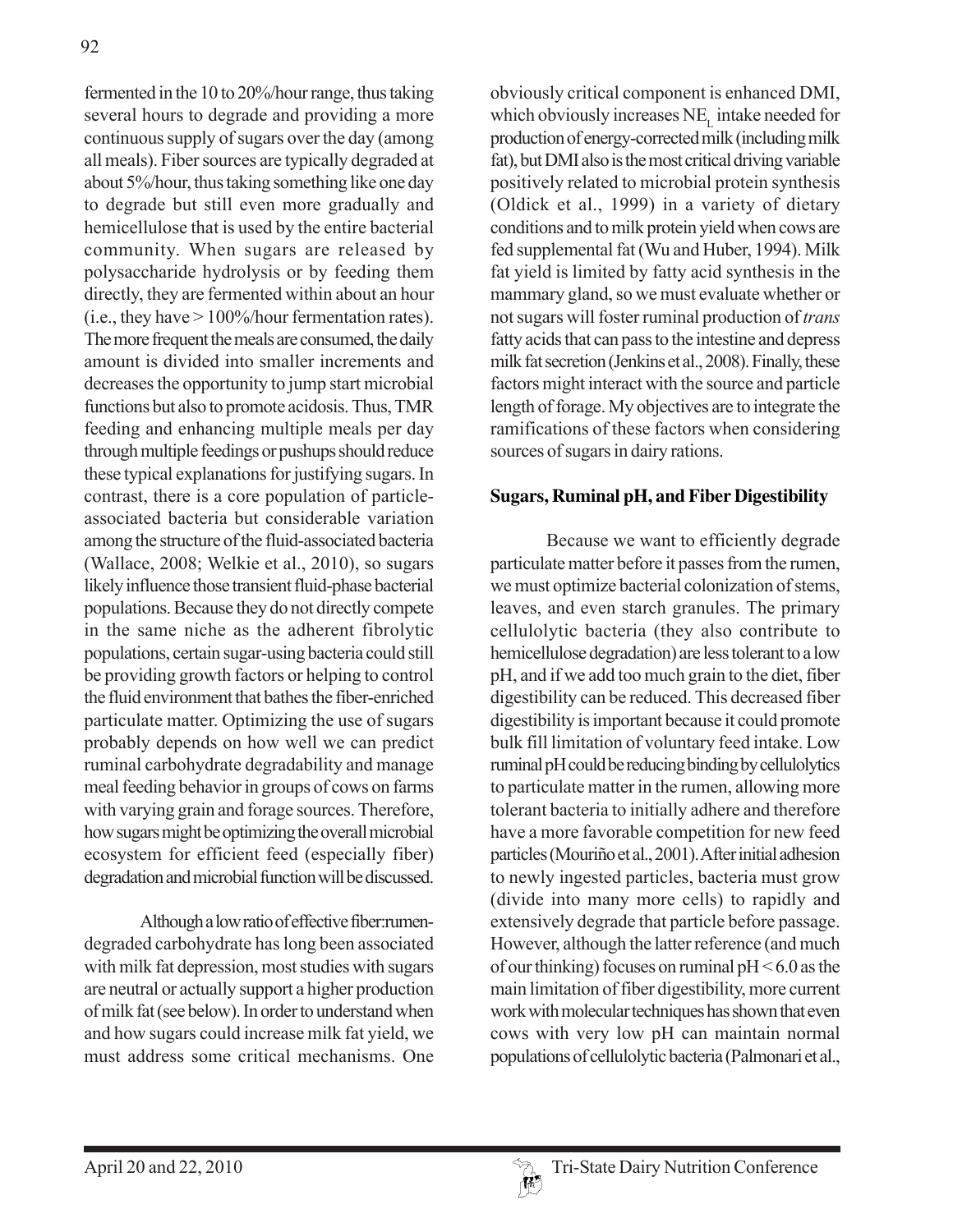2010). Even grain-induced acidosis did not reduce the abundance of cellulolytic bacteria unless it progressed to what was classified as severe acidosis (Khafipour et al., 2009). Thus, because increasing concentrate usually decreases pH, Calsamiglia et al. (2008) varied forage:concentrate while maintaining different constant pH values in continuous culture. Adding acid to systematically decrease pH had a direct effect that was dose-responsive and predictive for many variables, and was much more critical than forage:concentrate. However, while confirming the important response to low pH, these pH values were maintained constantly and were distributed throughout the entire flasks by rapid stirring of pH-controlled buffer with finely ground feed particles. In contrast, pH has been long known to depend on the time after feeding, particle size, and location of those particles stratified and slowly mixed in the rumen. Thus, this model does not consider how variable pH influences the initial attachment and during progressive need for growth factors in the feed particles containing substrate that is limited by surface area.

In studies investigating the "carbohydrate effect" independent of pH (Piwonka and Firkins, 1996), as documented by adding medium from previous batch culture incubations that were not or were autoclaved (apparently to denature proteins), we discussed the potential for higher glucose supply to antagonize fiber degradation through production of proteinaceous inhibitors. Although these inhibitors could be detrimental in high grain diets, what if some proteinaceous inhibitors provide some benefit in diets with moderate amounts of grain? Some of these proteins inhibit the low abundance/high activity group termed "hyperammonia-producing bacteria" (Walker et al., 2005). Unlike other amylolytic bacteria that have a moderate rate of deamination and that use the carbon skeletons for only a portion of their energy, these obligate amino acid fermenters rapidly reduce the availability of amino acids to stimulate growth of amylolytic or cellulolytic bacteria. Those bacteria that have been cultivated are inhibited

by low pH, but a computer modeling study suggested a more direct antagonism by carbohydrate-fermenting bacteria against the hyper-ammonia producers (Rychlik and Russell, 2000). Thus, moderate provision of grain could be limiting these obligate deaminators and maintaining a more consistent concentration of peptides and amino acids between meals to maintain a more efficient microbial ecosystem involved in fiber degradation. Various additives are being explored for their inhibition against the hyper-ammonia producing bacteria and other microbes, and more work is needed (Calsamiglia et al., 2007).

We need to understand why sugars should not promote acidosis to understand how they could (at least sometimes) actually benefit the bacterial community. Lactic acid is well known to be a much stronger acid than the volatile fatty acids **(VFA)**. That is, at the same molarity, lactic acid will drop the pH about one full pH unit lower compared with the same molarity of any of the VFA. Microbiologists have well characterized how the acid-tolerant microbes can ferment glucose to lactate 5 or more times faster, thus getting more energy even from a less energetically efficient pathway (Nagaraja and Titgemeyer, 2007). However, those authors discussed that, although this potential burst of lactate production can result in acute acidosis, lactic acid concentration rarely increases because its catabolism rate compensates to metabolize more lactate as more is produced until pH progressively declines below 5.5 to inhibit the lactate consumers. Therefore, if we stimulate the lactate consumers through basal sugar feeding, this should provide a ready population to "buffer" against bursts of lactate production, effectively preventing short-term accumulation to concentrations high enough to significantly depress ruminal pH and provide a competitive advantage for the minority populations that escalate lactate production and inhibit fiber degraders. In support, subacute acidosis was associated with reduced bacterial diversity (Khafipour et al., 2009). Moreover, supplementing

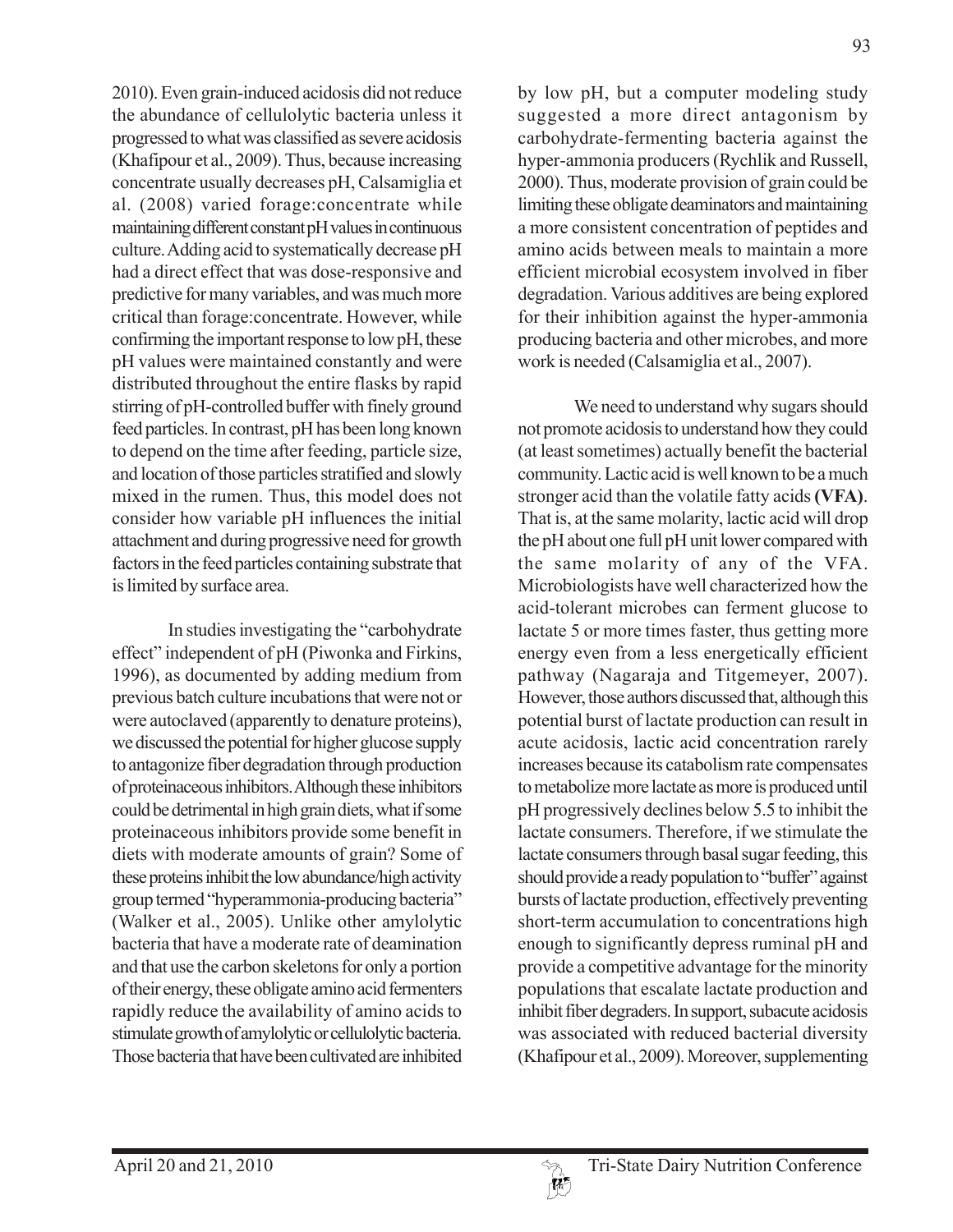sugars could actually increase pH if there is increased production of VFA that are 4 carbons or greater in chain length because these pathways would condense 2 moles of acid into one, thus partially compensating for the high ruminal digestibility of sugars. Although 2 moles of lactate can be converted to 2 moles of propionate, Piwonka and Firkins (1996) added either glucose or lactate to batch cultures. We estimated that lactate was converted to propionate and butyrate in a ratio of about 1 to 2.

Many, but not all, studies with sugars show increases in the molar proportion of butyrate or valerate (Heldt et al., 1999), and a recent molecular analysis of rumen contents from feedlot beef steers (not fed sugars) documented that those with improved feed efficiency had increased butyrate and valerate concentrations (Guan et al., 2008). These are much more important fuel sources for the rumen epithelium than are acetate or propionate (Kristensen, 2005). For sheep fed the same acidosis challenge diets, those grouped as non responders probably had increased rates of VFA absorption in vitro from rumen epithelia samples than those grouped as responders (much lower pH), with correspondingly increased β-hydroxybutyrate concentrations in the blood for the non-responders (Penner et al., 2009). In addition to passive absorption removing a proton from the rumen, acetate can be absorbed as an anion with a corresponding exchange with a bicarbonate anion that would help buffer pH. Regardless of mechanism, these results still document a greater variability among lactating cows fed the same diet and the potential for the need to maintain conditions that resist a decline in pH and lost microbial efficiency for some cows.

In our study (Oelker et al., 2009) and several others we cited, ruminal pH was not decreased by sources of sugars in the diet. Therefore, so long as we maintain a proper environment for microbial populations, feeding less

than 5% sugars rarely decreases ruminal pH and sometimes actually increases it. When 5 cows each were fed a control or a diet with 4.7% sucrose starting on the day after calving, the ruminal pH actually tended ( $P = 0.08$ ) to be higher for sucrose, and there was a numerical  $(P = 0.13)$  reduction of about 2.5 hours per day in which the pH was below 5.8 (Penner and Oba, 2009). If sugars reduce the time when pH is below a critical threshold and if initially low pH residually limits degradation of newly colonized fiber particles (Mouriño et al., 2001), then there should be efficient colonization of fiber particles ingested after each meal, assuming growth factors are not limiting. Broderick and Radloff (2004) provided evidence from 2 trials as well as from other studies that a moderate amount of sugars in the diet can increase NDF digestibility in dairy cattle.

The ability to consume lactate and stimulate fiber digestibility probably depends on having adequate rumen-degraded protein **(RDP)**. Both low pH (Calsamiglia et al., 2008) and low nitrogen per se (Griswold et al., 2003) can decrease proteolysis by bacteria in continuous culture. Many bacteria and protozoa can ferment lactate, but *Megasphaera elsdenii* is most attributed to filling this niche (Nagaraja and Titgemeyer, 2007). A comprehensive metagenomics study confirmed the importance of bacterium to keep lactate concentrations low in dairy cattle fed diets promoting acidosis (Khafipour et al., 2009). Besides *M. elsdenii*, though, increased *Prevotella* spp were associated with maintaining an efficient bacterial population structure in that study. The authors discussed the potential for a *Prevotella* probiotic to reduce the incidence of subacute acidosis. This large phylum is well documented for its starch-degrading and sugarfermenting niche and also its major capacity to degrade proteins (Walker et al., 2005). Their active protease capacity funnels short peptides and amino acids to other bacteria for uptake and use for protein synthesis or for catabolism. Some strains of *M. elsdenii* have rapid rates of deamination, but not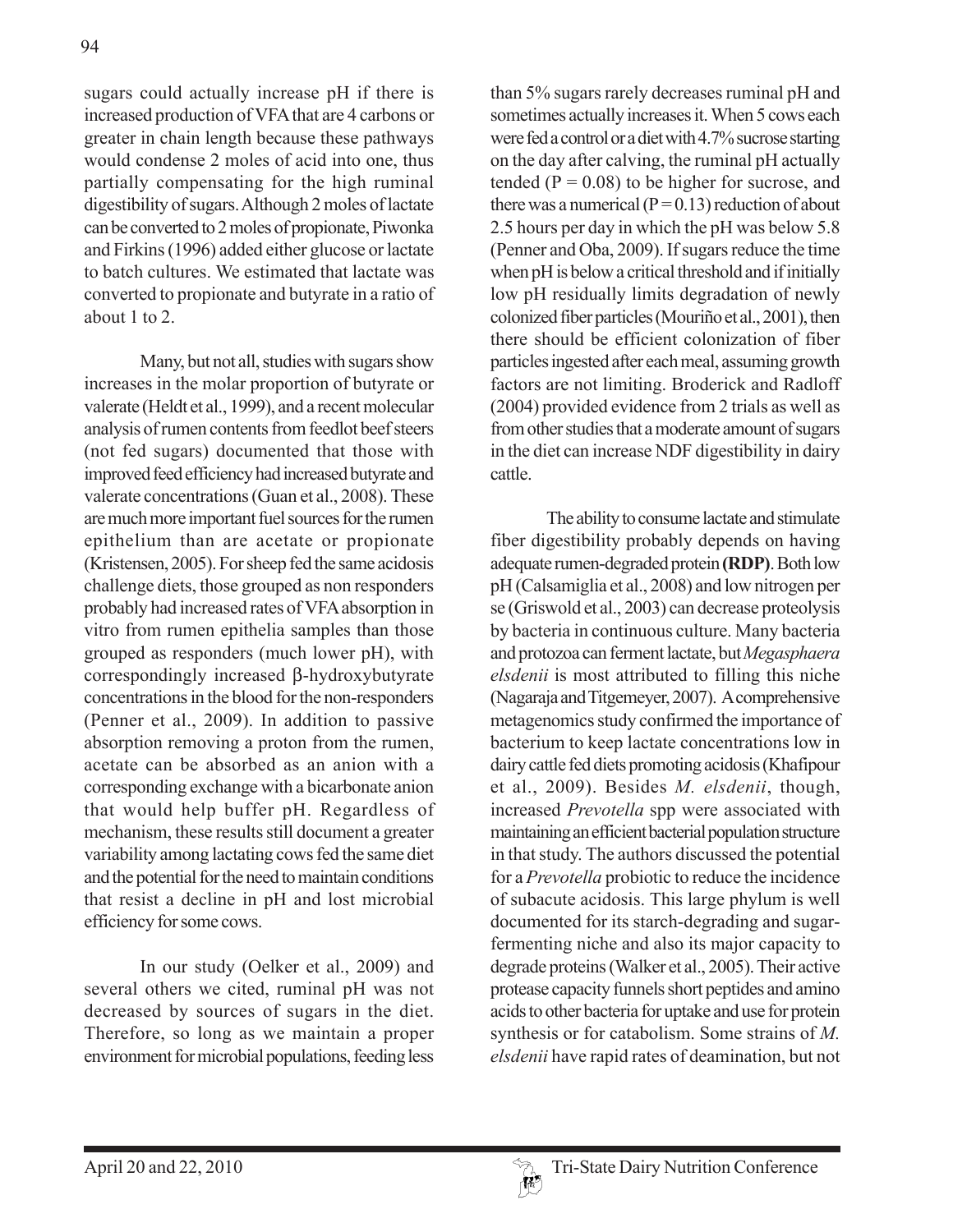necessarily high proteolytic activity, and they likely use these amino acids more for energy after glucose or lactate become limiting (Rychlik et al., 2002). However, as explained by those authors, this predominant lactate fermenter could be an important producer of branched chain VFA from their corresponding amino acids, effectively competing against the hyperammonia producers, which consume amino acids but do not ferment lactate or otherwise contribute as much to the balanced consortium. When beef cattle were dosed with pure starch or glucose, lactate only spiked after feeding glucose, and there was a corresponding prolonged butyrate concentration, indicative of a stimulation of a butyrate-producing population (Arroquy et al., 2004b). In a companion study, lactate concentration again spiked when glucose was dosed at an equivalent concentration as starch, but lactate concentration decreased incrementally back to baseline with increasing supply of RDP (Arroquy et al., 2004a). Thus, having adequate RDP might be a prerequisite for allowing the sugar-fermenting/ lactate-fermenting populations to "buffer" the ruminal fermentation from bursts of low pH, with the caveat that adding RDP would only be beneficial if peptide concentration is indeed limiting.

Research with isotopically labeled amino acids supports their stimulation of fiber digestibility (Walker et al., 2005). Specialist fibrolytics efficiently degrade native cellulose or hemicellulose, but many generalists can scavenge the short-chain saccharides from enzymatic hydrolysis while supplying growth factors to the fibrolytics. Colonization of both groups is extensively committed within 5 to 15 min and thereafter is a function of subsequent bacterial growth (Edwards et al., 2007). Moreover, protease activity has been proposed to expose more surface area to stimulate rate of fiber degradation (Colombatto and Beauchemin, 2009). Thus, stimulation of proteolytic bacteria, while not stimulating hyperammonia producers, should stimulate ruminal fiber digestibility, whereas over-feeding grain could negate this benefit by reducing pH or reduced

availability of growth factors from proteolytic bacteria.

Rumen-degraded protein does not just provide peptides for bacterial growth; it also is continually degraded to ammonia, the main N source for cellulolytic bacteria. In our study (Oelker et al., 2009) and several others we cited, adding molasses decreased ruminal ammonia concentration. Adding urea to corn silage diets recovered ammonia concentration, but when we fed alfalfa hay (high in RDP), molasses did not influence ammonia concentration. The linear decrease in ammonia concentration with increasing sucrose substitution for starch without an increase in microbial N production is consistent with these responses (Broderick et al., 2008). The net concentration of ruminal ammonia depends on its production from RDP and blood urea N relative to its incorporation into microbial protein. Thus, a net decrease in ammonia concentration can be a sign of more efficient microbial protein synthesis that could be limited by peptide supply, not necessarily ammonia. If we can better understand how sugars influence ammonia production and uptake, we should have a greater opportunity to optimize the conversion of RDP into microbial protein with less need for extra RDP safety factors that promote excessive loss of N in the urine (Firkins et al., 2007). These efforts will require quantification and modeling for improved predictability in dairy rations.

Many modeling efforts have focused on the three well characterized cellulolytic isolates: *Fibrobacter succinogenes*, *Ruminococcus flavefaciens* and *R. albus*. All require branched chain VFA and ammonia as the principal nitrogen source. Because branched-chain VFA are less likely to be limiting for their growth in the rumen compared with ammonia, the CNCPS and CPM models focus on providing adequate ammonia concentration for the cellulolytic populations but focus on peptide supply for the amylolytic bacteria. However, they have focused on the use of pure cultures and have

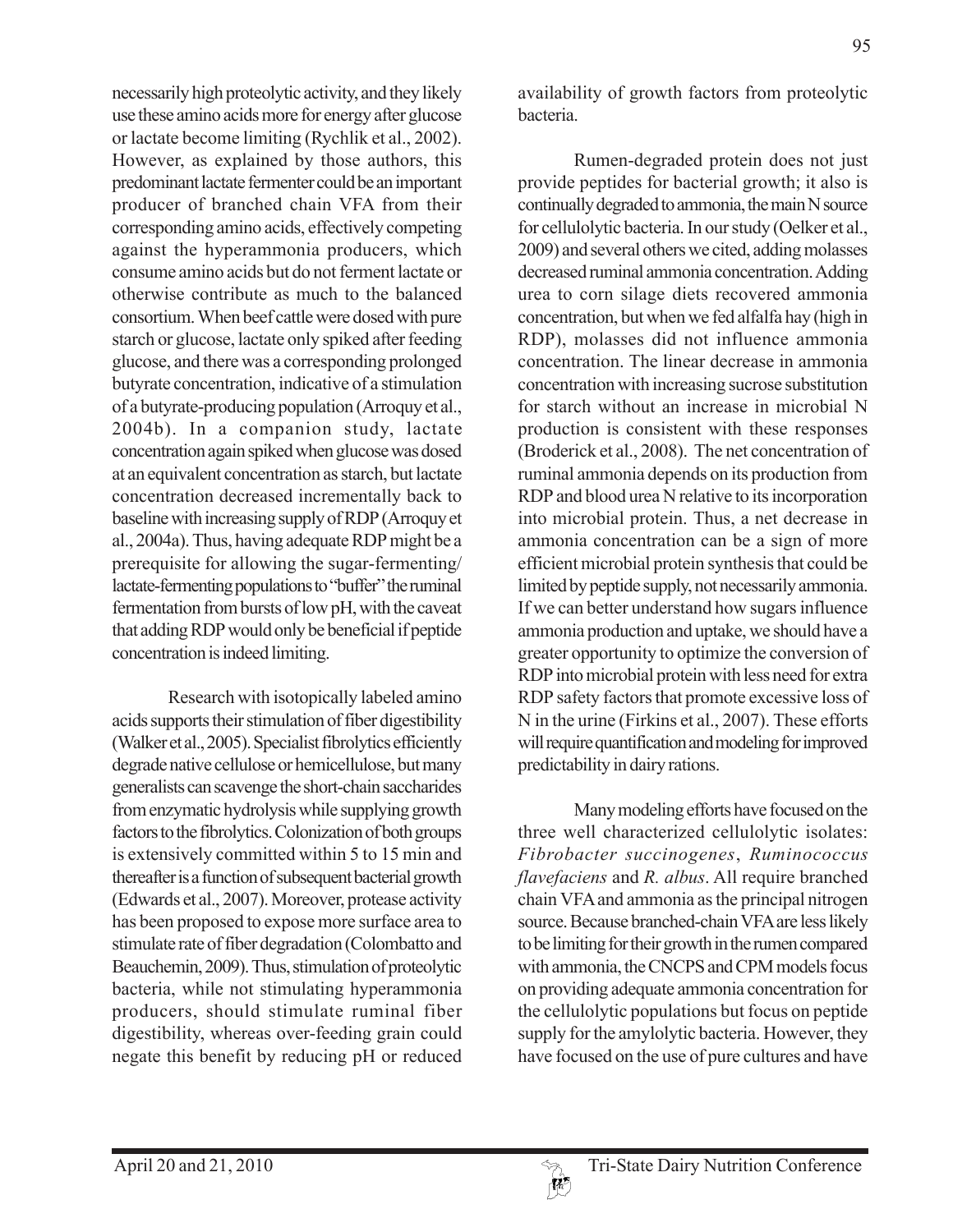typically ignored that these cellulolytics work in a consortium and benefit from preformed amino acids (Walker et al., 2005). The lack of interaction between the non-structural carbohydrate bacteria and the structural carbohydrate bacteria in CNCPS/ CPM thus might require more empirical consideration or adding constraints to optimize the integration of efficiency of RDP with ruminal carbohydrate degradability and source.

An alternative to fostering enzymatic attack within the rumen is to first expose feed to exogenous enzymes, especially those with fibrolytic activity (Beauchemin et al., 2003). However, even addition of exogenous amylase with insignificant activities against protein or fiber still stimulated NDF digestibility (Kingerman et al., 2009). The authors referenced a proposed mechanism that amylase stimulated non-cellulolytics to cross-feed with cellulolytic bacteria. These results with amylase treatment are in contrast with meta analyses showing decreased ruminal NDF digestibility with increasing starch concentration (Firkins et al., 2001; Nousiainen et al., 2009). Thus, a small amount of sugars could stimulate an optimal development/ progression of the consortium needed for efficient degradation of fiber in diets with moderate starch concentration with the caveat for an adequacy of RDP for the consortium.

Both depressed pH and increasing concentrate proportion in diets are well known to potentially depress milk fat, sometimes sporadically among different cows fed the same diet and with shifts in bacterial populations (Weimer et al., 2010). To sort out some of these responses, continuous culture has been used to establish conditions to try to better document a mechanism. Continuously decreasing pH to 5.6 in continuous culture dramatically elevated the outflow of the 18:1 *trans*-10 isomer that is strongly correlated with milk fat depression, and quantitative PCR analysis of biohydrogenating bacterial groups suggested a change in the 18:1 *trans* producing group (Fuentes

et al., 2009). Because pH was maintained at 6.2 in another continuous culture study, the linear decrease in biohydrogenation (which would decrease production of *trans* isomers) associated with increased sucrose addition was attributed to shifts in bacterial populations (Ribeiro et al., 2005). Future efforts should separate the rates of lipolysis from the kinetics of biohydrogenation (Jenkins et al., 2008) and should consider interactions with protozoa, which contribute to lipolysis but only indirectly influence the accumulation of trans fatty acids by incorporating unsaturated fatty acids or intermediates such as conjugated linoleic acids (Firkins et al., 2008a). Protozoal populations were changed by molasses and interacted with forage source (Oelker et al., 2009). In that paper, we noted that entodiniomorphid protozoa are prominent starch and fiber degraders but also can metabolize sucrose and lactate.

## **Sugars in Moderate Starch Diets**

After surveying numerous studies with sugars, I have concluded that they are most efficacious when they can stimulate total DMI (Firkins et al., 2008b). Propionate is the principal gluconeogenic precursor for glucose production, which occurs in the kidney but primarily in the liver. I subscribe to the theory that glucose demand by the mammary gland for milk synthesis rate-limits milk production (Lesmosquet et al., 2009). That is, as the cow produces more milk volume (and lactose), this increases the need for the liver to supply that glucose; in contrast, increasing glucose supply by the liver will not necessarily increase production of milk lactose. Therefore, when propionate supply to the liver exceeds its needs for glucose release to the mammary gland, the propionate then can send a feedback loop to reduce feed intake (Allen et al., 2009). As stated previously, sugars tend to increase the ruminal concentration of butyrate and sometimes valerate (Heldt et al., 1999; Ribeiro et al., 2005), but typically not propionate. When purified corn starch was replaced with sucrose, propionate or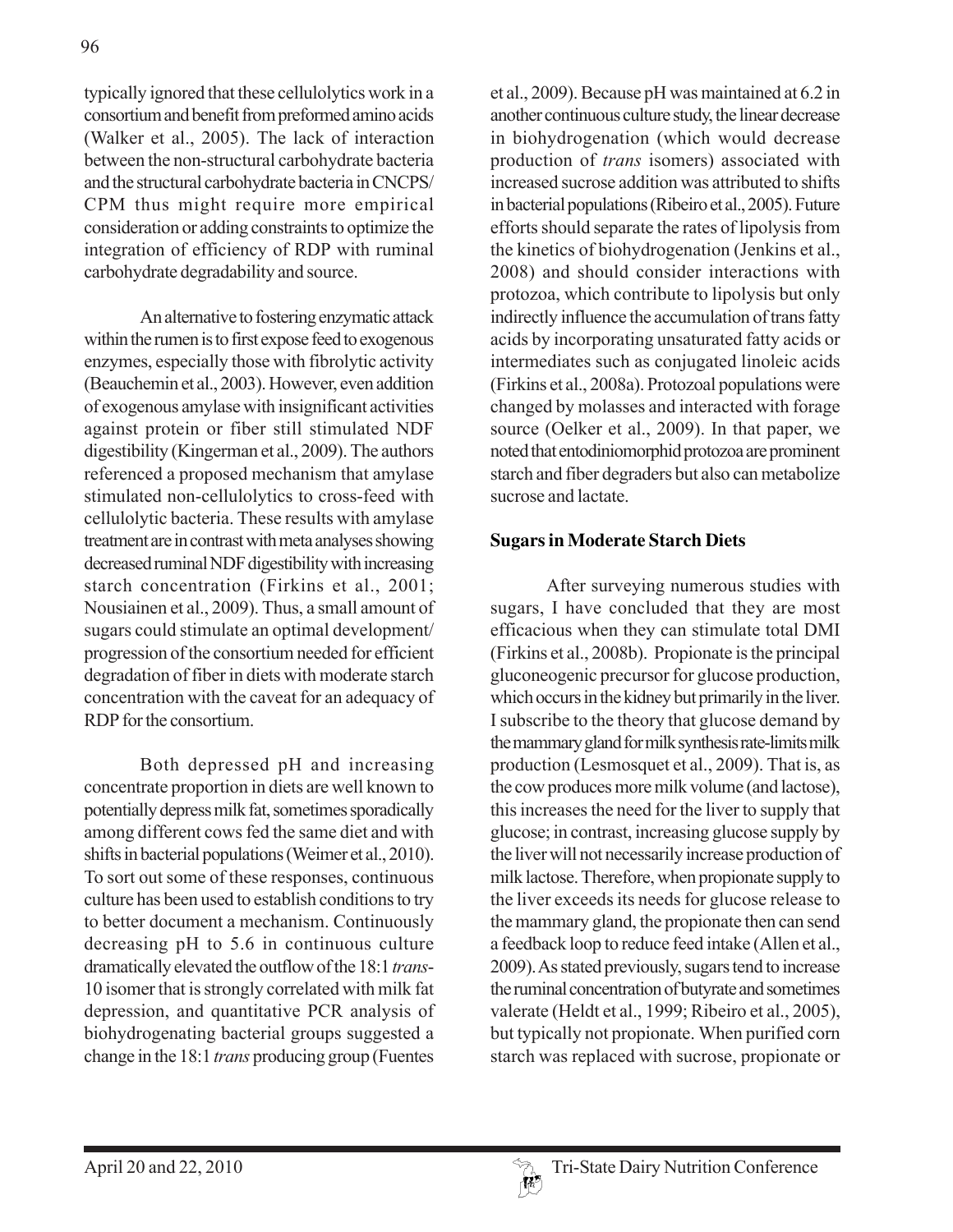butyrate concentrations were not affected, but valerate and the branched chain VFA maximized at an intermediate sugar concentration ( $P < 0.05$ ) quadratic response; Broderick et al., 2008). As the authors discussed, acetate and propionate condense to produce valerate; thus sugars could also help suppress the net propionate absorption even if for a limited degree. Both DMI and milk fat yield increased linearly  $(P < 0.05)$  with increasing sucrose substitution for starch. In contrast with feeding sugars, increasing supply of highly degraded starch sources should increase propionate production (Firkins et al., 2006). In a recent paper (Gencoglu et al., 2010), decreasing starch concentration from 27 to 22% (2/3 of the forage was corn silage) increased DMI unless a commercial amylase was added to the lower starch diet (Table 1). The amylase should have increased the starch availability in the rumen while not increasing the measured concentration of dietary sugars. Interestingly, decreasing the starch concentration (with or without amylase) increased total tract NDF digestibility because those authors added more highly degradable NDF from soyhulls. The authors stressed the improved efficiency of milk production with decreased DMI for the amylase treatment, but the response was attributed to increased protein and NDF digestibility, not to starch, compared with the same diet without amylase. However, other studies with amylase did not decrease DMI and sometimes increased it (Kingerman et al., 2009). In those cases, propionate feedback probably did not limit DMI.

The relationship between nonstructural carbohydrates and milk fat yield probably depends on forage source. Recently, Weiss et al. (2009) documented an important interaction between dietary starch concentration and the ratio of alfalfa silage:corn silage for milk fat yield. With increasing alfalfa silage:corn silage, increasing dietary starch concentration tended to increase milk fat yield. However, with decreasing ratio of alfalfa silage:corn silage (i.e., more corn silage), increasing dietary

starch above about 25% was associated with decreasing milk fat yield. This relationship to forage source is consistent with the greater potential to depress milk fat when Rumensin is added to high starch diets in which corn silage is the main forage (Oelker et al., 2009). In the study of Penner and Oba (2009), replacing corn grain with sucrose increased DMI ( $P < 0.05$ ) and milk fat yield ( $P <$  $(0.10)$  and decreased (P < 0.05) the concentration of the 18:1 *trans*-10 fatty acid isomer that is strongly associated with milk fat depression. I am not suggesting that adding sugars can prevent milk fat depression in diets with excess fermentable carbohydrate, and in fact seem to work better in lower starch diets (Firkins et al., 2008b). Still, sugars should not be increasing risk of milk fat depression and could be reducing this risk if kept at appropriate levels (< 5% added sugar).

Whey provides a moderate amount of RDP and is a good source of lactose, which is extensively used by ruminal microbes. Consistent with previous discussion, feeding whey to replace starch increased DMI, milk fat % (with a numerical trend for increased yield), and butyrate percentage (Charbonneau et al., 2006). This expected increase in lactose fermentation to butyrate was proposed to increase ruminal papillae conversion of butyrate to betahydroxybutyrate **(BHBA)** for fuel, whereas the released BHBA was suggested to stimulate hepatic gluconeogenesis from propionate and reduce hepatic lipid infiltration in transition cows (DeFrain et al., 2006). Butyrate's role in papillae regeneration for transition cows (after high forage diets are fed to reduce incidence of displaced abomasum) needs further corroboration, but there is some indication that some cows reduce their susceptibility to acidosis by having a faster rate of VFA absorption (Khafipour et al., 2009). The classical work of Palmquist et al. (1969) demonstrated that BHBA only contributes carbon for the priming unit (the first four carbons) of synthesized fatty acids; because acetate is needed for subsequent fatty acid elongation, BHBA contributed a maximum of 8%

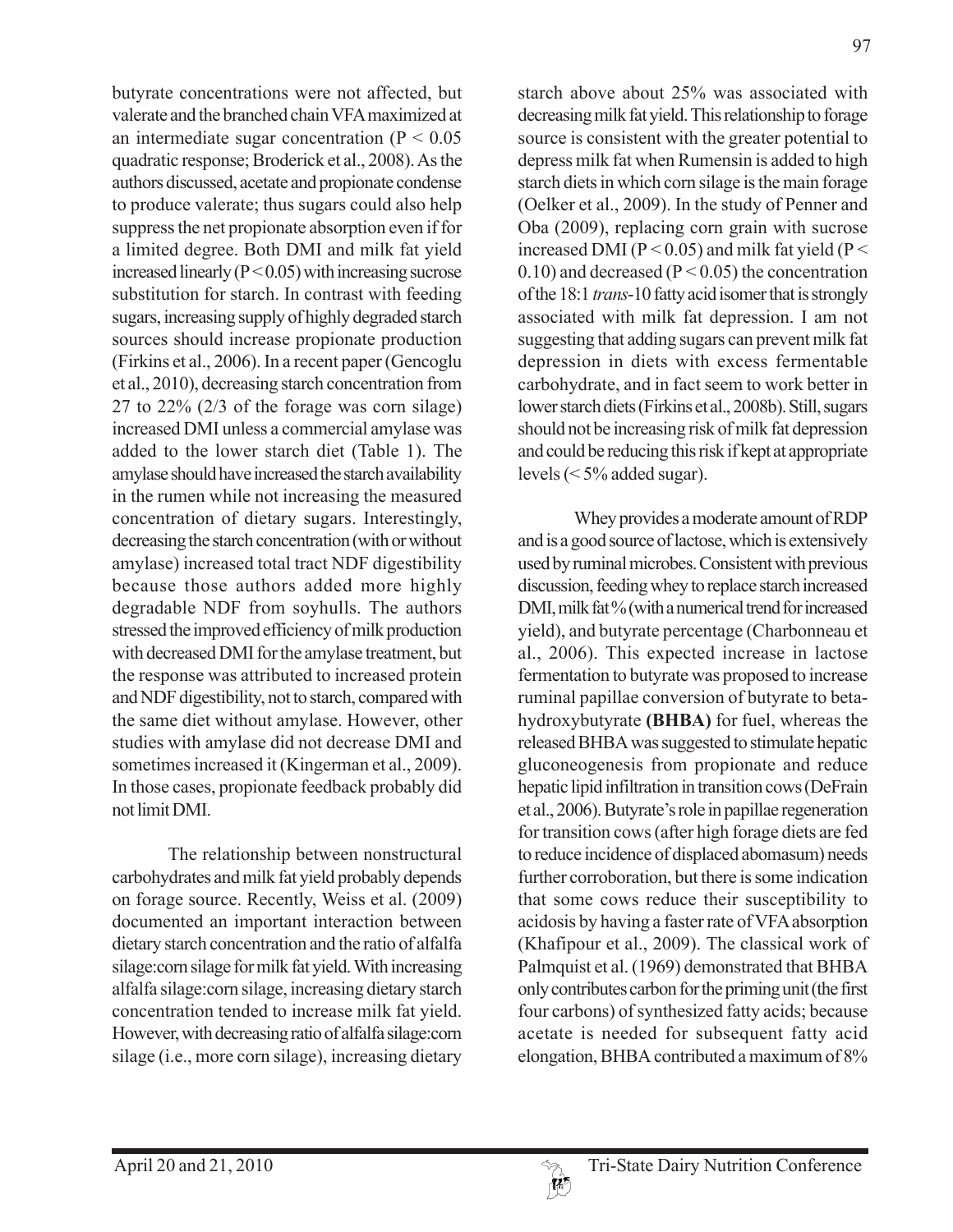of the fatty acid carbon. Despite several references to this role for butyrate, increased BHBA supply to the mammary gland should not provide a direct explanation on the increased milk fat often associated with feeding sugars.

### **Sugars and Feedbunk Management**

We are all acutely aware of the need for optimize the amount of energy intake through concentrates containing starch (as diluted by fibrous byproducts) while maintaining at least a minimum amount of forage NDF. I will refer readers to a recent article relating physically effective NDF **(peNDF)** to rumen-degraded starch percentages for useful application of the Penn State separator to optimize this ratio to at least 1.45:1 (Zebeli et al., 2010). Moreover, based on the previous discussion, I will stress that diets primarily composed of corn silage as the forage sources are more likely to cause milk fat depression. Zebeli et al. (2009) chopped corn silage (kernel processed) to three theoretical lengths of cut (approximately 0.55, 0.32, and 0.22 inches, respectively; Figure 1). Particle length was related quadratically ( $P = 0.08$ ) to number of meals per day but linearly ( $P = 0.09$ ) to the amount of feed consumed per meal. The diets were mixed as TMR and offered at 7:30 a.m. Interestingly, in the daytime, cows consumed more of the TMR, and the medium-sized silage had the highest number of meals (explaining the quadratic response). However, during the evening, there was no difference in meal numbers, but the cows fed the corn silage with the shortest particle length still consumed more feed per meal. Thus, the coarsest corn silage probably limited ( $P < 0.05$ ) DMI from bulk fill (45.1) lb/day) compared with the other two treatments; those fed the medium silage increased DMI (48.0 lb/day) because, on average, they ate more meals, but those fed the short silage (48.4 lb/day) ate more feed per meal, primarily in the evening. As particle length of corn silage increased, cows linearly increased  $(P < 0.01)$  their preference for particles retained on the 1.18-mm screen as well as those

particles passing through that screen but recovered in the pan. In the study of Penner and Oba (2009), adding dry sucrose promoted selection for the particles recovered in the pan (presumably with a higher concentration of added dry sucrose), especially in the first week after calving. In contrast, in our study (Oelker et al., 2009), liquid molasses added to the corn silage-based diet increased measured particle size because small particles were conglomerated and therefore not recovered in the pan. Although these were individually fed cows, molasses seemed to reduce sorting behavior in corn silage diets but not in alfalfa hay diets; we attributed the latter response to adding water to the dry hay TMR immediately prior to mixing in liquid molasses (which would not coat the wet alfalfa hay particles). In contrast with their hypothesis (and the prevailing wisdom), a recent report suggested that water addition to haylage/corn silage diets actually increased sorting behavior (Miller-Cushon and DeVries, 2009). In our study, we anecdotally noted that water softened dry hay particles and consistently improved DMI, and I would suspect a similar response in field conditions, but it does not automatically follow that water will reduce sorting against long particles for all types of diets. When applied to the TMR, liquid feeds should reduce sorting for small particles and against long particles, decreasing slug feeding of grain and providing an additive benefit to the effect of sugars per se on the ruminal fermentation. Sugars in liquid feeds could allow the use of slightly coarser corn silage to help reduce milk fat depression with less risk of this response being partially negated by cows sorting, especially in group situations. Moreover, in addition to a more consistent intake of forages and grain from reduced sorting, sugars make diets more acceptable to dairy cows (Murphy et al., 1997). Even if nutrient demand by the mammary gland is driving total voluntary DMI, greater acceptability could be attracting cows back to the feedbunk more frequently and better spacing out the inter-meal frequency. More work is needed to verify this contention.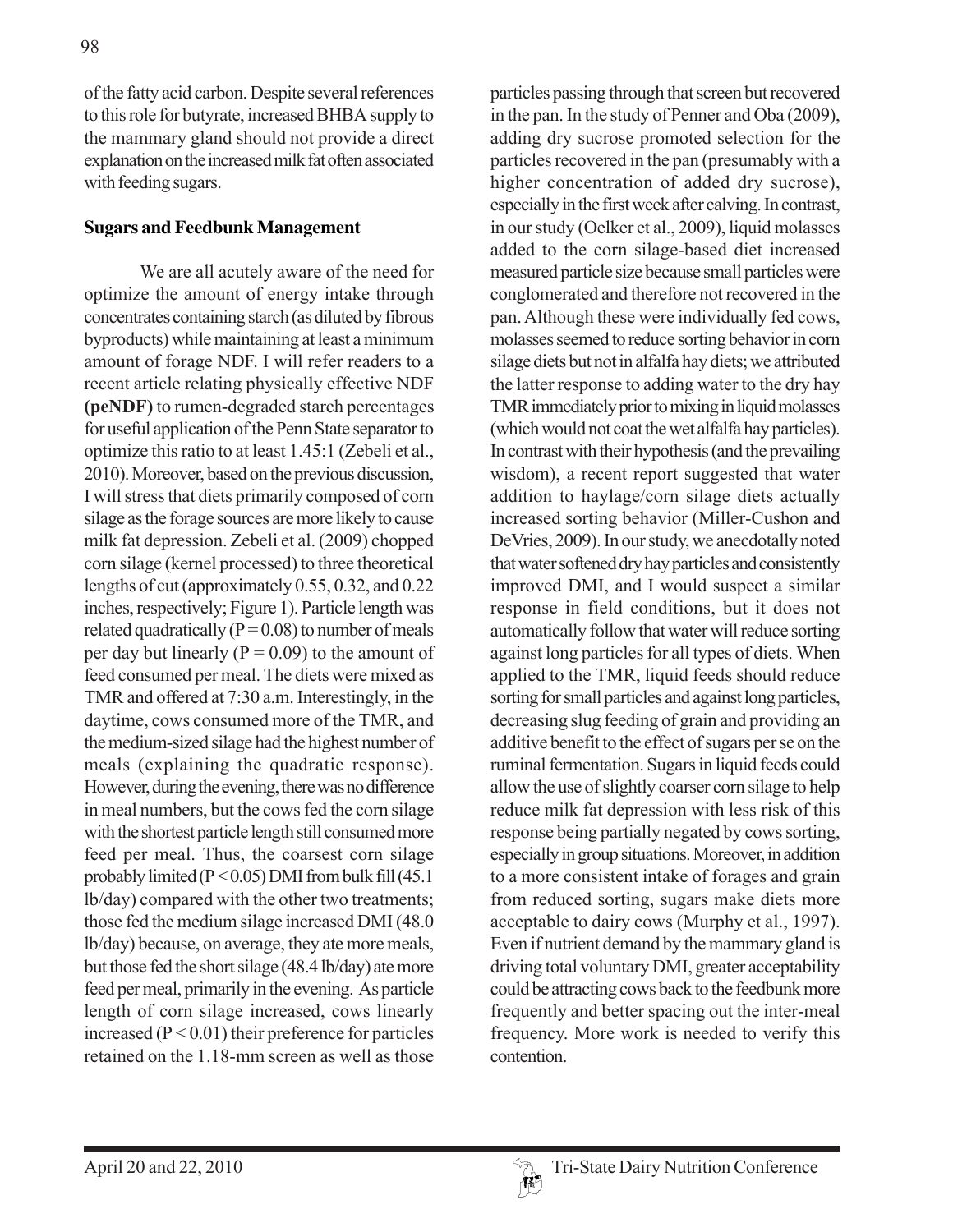#### **OSU Production Responses with Liquid Feeds**

Firkins et al. (2008b) described data from individually fed Holstein cows for three lactation trials with different liquid feeds (Table 2). When liquid feed was added to diets containing 40% nonfiber carbohydrate **(NFC)**, DMI and milk production were not affected. However, when NFC was reduced to 37%, milk fat yield increased  $(P < 0.08)$  and DMI tended to increase. When doubling the inclusion rate of liquid feed, DMI increased compared with control unless Rumensin was added. As in many other cases, Rumensin maintained milk fat yield with decreased DMI, and the combination did not depress milk fat secretion. Another trial in that publication showed that adding liquid feeds as the last ingredient of the TMR maintained DMI even when fat also was added, and the combination increased milk fat production.

We just analyzed another trial with liquid feeds replacing corn that was either finely ground or coarsely ground and compared those data to a control with steam-flaked corn (Table 3). In this trial, though, NFC was maintained at about 36% in diets with forage NDF maintained between 20 and 21%. Cows fed the steam-flaked corn diets had the lowest milk fat yield. Despite the higher butyrate and valerate molar percentages for liquid feeds, there apparently was not enough difference in particle size of ground corn for liquid feeds to interact for milk fat yield. Decreasing rumen degradable starch in the previous trial (Table 2) was associated with an increase in DMI and milk fat yield. In the current trial, grinding corn more finely increased the soluble dry matter but did not affect the rate of DM degradation of the potentially degradable pool (data not shown), and NDF digestibilities (51.8 to 56.8%) were not affected by treatment. Thus, these data support previous discussions that sugars do not increase the likelihood for milk fat depression, but our expectation to improve milk fat more with addition of liquid feed to coarsely ground corn than

to finely ground corn (a statistical interaction) was not realized. Perhaps the lack of change in DMI was associated with different dietary conditions in which DMI was not limited by a metabolic response or else non-nutritional benefits of liquid feeds were not realized under the conditions of the current trial.

## **Conclusions**

Sugars at 2.5 to 5% offer potential benefits that should be considered when formulating dairy rations. Based on current information, I recommend keeping NFC  $\leq$  37% in corn silage-based diets but perhaps < 40% in alfalfa-based diets; starch should be < 25% but perhaps 25 to 28%, respectively. When NFC and especially rumen-degraded starch are kept at these moderate concentrations, sugars are more likely to stimulate DMI, NDF digestibility, and milk fat production. Adding sugars to diets with Rumensin has no indication for adding to risk of milk fat depression. Moreover, particularly when in the form of liquid feeds applied to the TMR, sugars should help reduce sorting both against forage and for the fines. Ruminal and post-ruminal effects plus feedbunk management for group-fed cows apparently can aggregate for an overall potential benefit in milk production and efficiency.

# **References**

Allen, M.S., B.J. Bradford, and M. Oba. 2009. Board invited review: The hepatic oxidation theory of the control of feed intake and its application to ruminants. J. Anim. Sci. 87:3317-3334.

Arroquy, J.I., R.C. Cochran, M. Villarreal, T.A. Wickersham, D. A. Llewellyn, E.C. Titgemeyer, T.G. Nagaraja, D.E. Johnson, and D. Gnad. 2004a. Effect of level of rumen degradable protein and type of supplemental non-fiber carbohydrate on intake and digestion of low-quality grass hay by beef cattle. Anim. Feed Sci. Technol. 115:83-99.

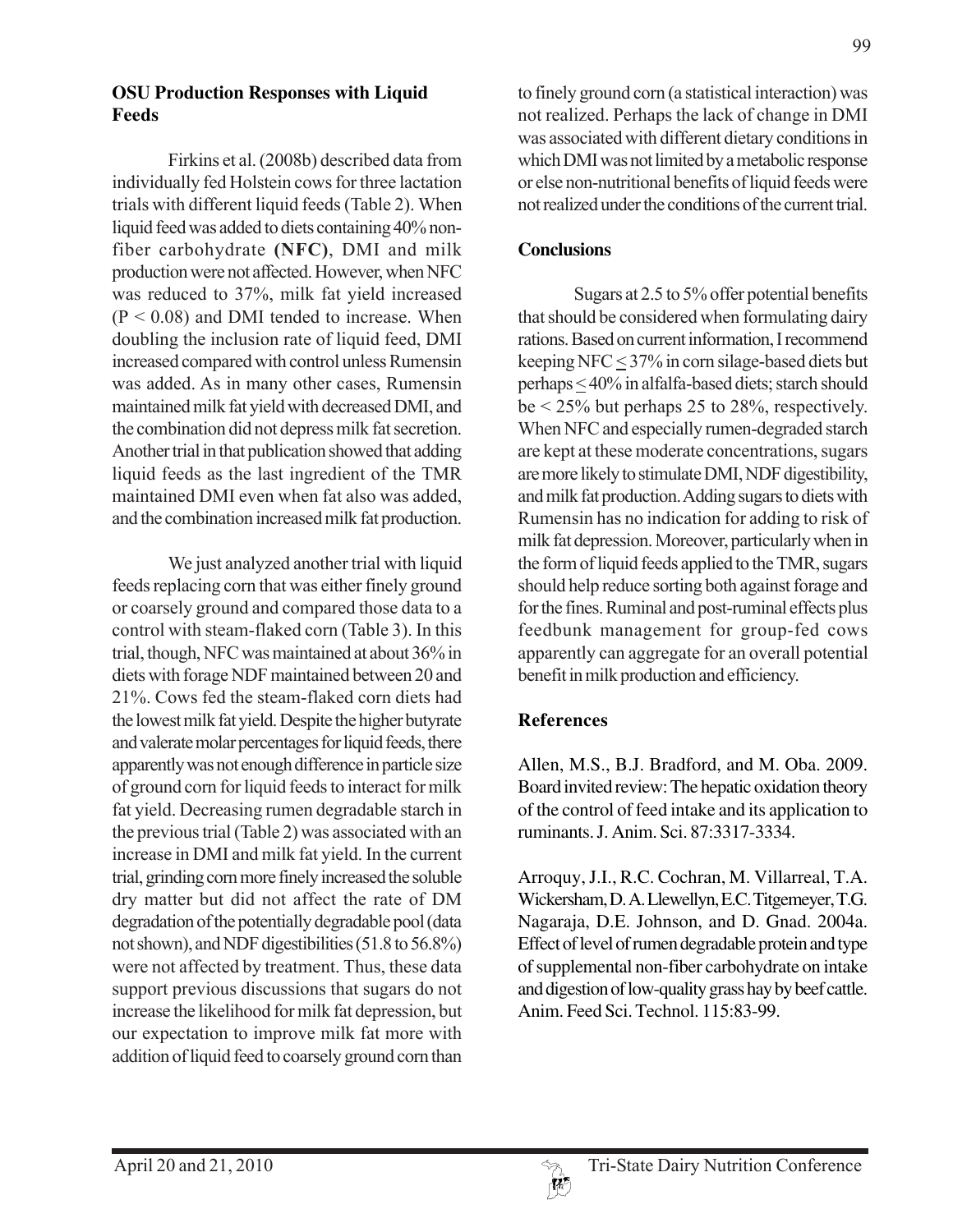Arroquy, J.I., R.C. Cochran, T.A. Wickersham, D.A. Llewellyn, E.C. Titgemeyer, T.G. Nagaraja, and D.E. Johnson. 2004b. Effects of type of supplemental carbohydrate and source of supplemental rumen degradable protein on low quality forage utilization by beef steers. Anim. Feed Sci. Technol. 115:247-263.

Beauchemin, K.A., D. Colombatto, D.P. Morgavi, and W.Z. Yang. 2003. Use of exogenous fibrolytic enzymes to improve feed utililization by ruminants. J. Anim. Sci. 81(E. Suppl. 2):E37-E47.

Broderick, G.A., N.D. Luchini, S.M. Reynal, G.A. Varga, and V.A. Ishler. 2008. Effect on production of replacing dietary starch with sucrose in lactating dairy cows. J. Dairy Sci. 91:4801-4810.

Broderick, G.A., and W.J. Radloff. 2004. Effect of molasses supplementation on the production of lactating dairy cows fed diets based on alfalfa and corn silage. J. Dairy Sci. 87:2997-3009.

Calsamiglia, S., M. Busquet, P.W. Cordozo, L. Castillejos, and A. Ferret. 2007. Invited Review: Essential oils as modifiers of rumen microbial fermentation. J. Dairy Sci. 90:2580-2595.

Calsamiglia, S., P.W. Cardozo, A. Ferret, and A. Bach. 2008. Changes in rumen microbial fermentation are due to a combined effect of type of diet and pH. J. Anim. Sci. 86:702-711.

Charbonneau, E., P.Y. Chouinard, G. Allard, H. Lapierre, and D. Pellerin. 2006. Milk from forage as affected by carbohydrate source and degradability with alfalfa silage-based diets. J. Dairy Sci. 89:283-293.

Colombatto, D., and K.A. Beauchemin. 2009. A protease additive increases fermentation of alfalfa diets by mixed ruminalmicroorganisms in vitro. J. Anim. Sci. 87:1097-1105.

DeFrain, J.M., A.R. Hippen, K.F. Kalscheur, and D.J. Schingoethe. 2006. Feeding lactose to increase ruminal butyrate and the metabolic status of transition dairy cows. J. Dairy Sci. 89:267-276.

Edwards, J.E., S.A. Huws, E.J. Kim, and A.H. Kingston-Smith. 2007. Characterization of the dynamics of initial bacterial colonization of nonconserved forage in the bovine rumen. FEMS Microbiol. Ecol. 62:323-335.

Firkins, J.L., M.L. Eastridge, N.R. St-Pierre, and S.M. Noftsger. 2001. Effects of grain variability and processing on starch utilization by lactating dairy cattle. J. Anim. Sci. 79(E. Suppl.):E218-E238.

Firkins, J.L., A.N. Hristov, M.B. Hall, G.A. Varga, and N.R. St-Pierre. 2006. Integration of ruminal metabolism in dairy cattle. J. Dairy Sci. 89(E. Suppl.):E31-E51.

Firkins, J.L., S.K.R. Karnati, and Z. Yu. 2008a. Linking rumen function to animal response by application of metagenomics techniques. Aust. J. Exp. Agric. 48:711-721.

Firkins, J.L., B.S. Oldick, J. Pantoja, L.E. Gilligan, and L. Carver. 2008b. Efficacy of liquid feeds varying in concentration and composition of fat, nonprotein nitrogen, and non-fiber carbohydrates for lactating dairy cows. J. Dairy Sci. 91:1969-1984.

Firkins, J.L., Z. Yu, and M. Morrison. 2007. Ruminal nitrogen metabolism: Perspectives for integration of microbiology and nutrition for dairy. J. Dairy Sci. 90(E. Suppl.):E1-E16.

Fuentes, M.C., S. Calsamiglia, P.W. Cardozo, and B. Vlaemink. 2009. Effect of pH and level of concentrate in the diet on the production of biohydrogenation intermediates in a dual-flow conntinuous culture. J. Dairy Sci. 92:4456-4466.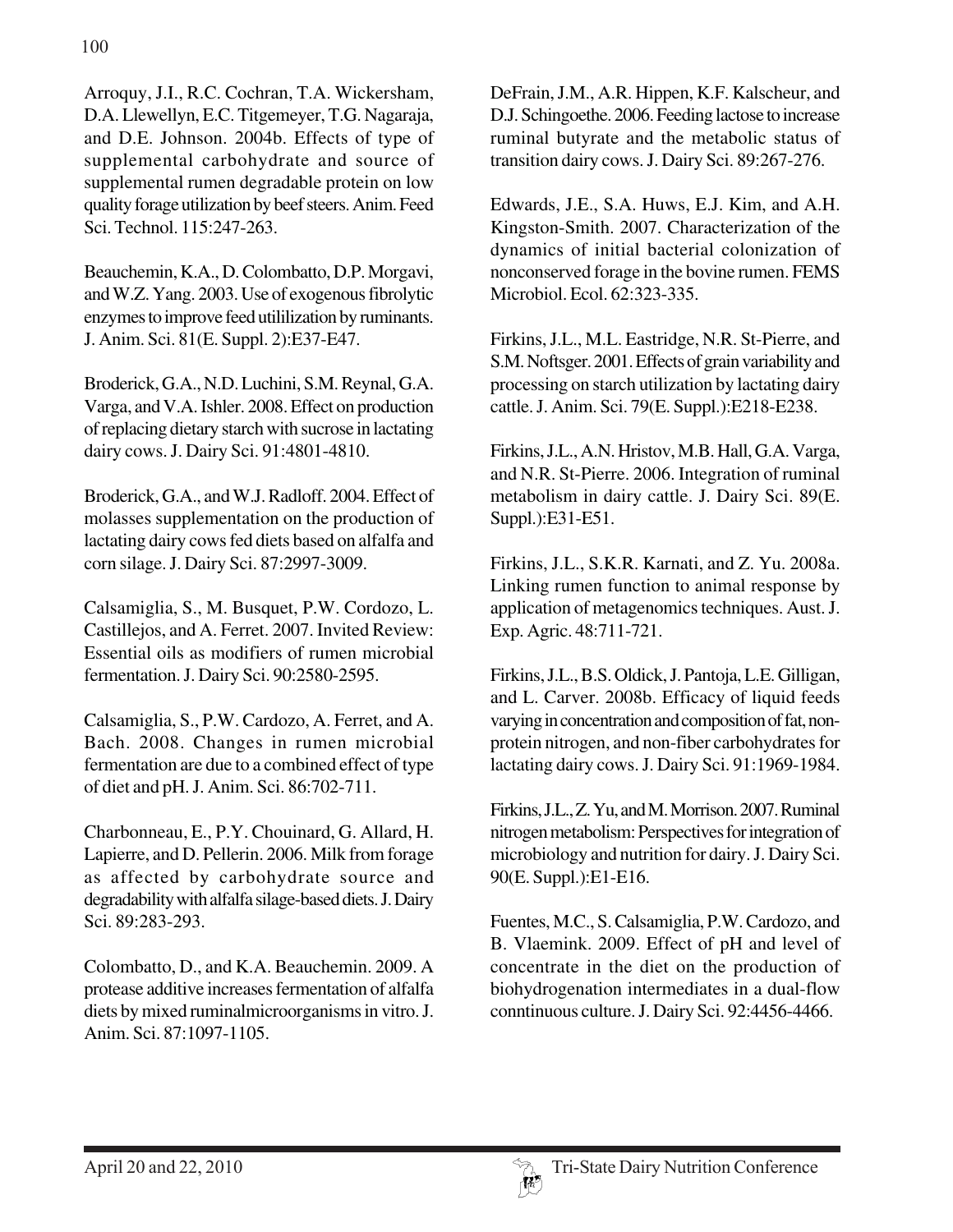Gencoglu, H., R.D. Shaver, W. Steinberg, J. Ensink, L.F. Ferraretto, S.J. Bertics, J.C. Lopes, and M.S. Akins. 2010. Effect of feeding a reeduced-starch diet with or without amylase addition on lactation performance in dairy cows. J. Dairy Sci. 93:723-732.

Griswold, K.E., G.A. Apgar, J. Bouton, and J.L. Firkins. 2003. Effects of urea infusion and ruminal degradable protein concentration on microbial growth, digestibility, and fermentation in continuous culture. J. Anim. Sci. 81:329-336.

Guan, L.L., J.D. Nkrumah, J.A. Basarab, and S.S. Moore. 2008. Linkage of microbial ecology to phenotype: correlation of rumen microbial ecology to cattle's feed efficiency. FEMS Microbiol. Lett. 288:85-91.

Heldt, J.S., R.C. Cochran, G.L. Stokka, C.G. Farmer, C.P. Mathis, E.C. Titgemeyer, and T.G. Nagaraja. 1999. Effects of different supplemental sugars and starch fed in combination with degradable intake protein on low-quality forage use by beef steers. J. Anim. Sci. 77:2793-2802.

Jenkins, T.C., R.J. Wallace, P.J. Moate, and E.E. Mosley. 2008. Board-Invited Review: Recent advances in biohydrogenation of unsaturated fatty acids within the rumen microbial ecosystem. J. Anim. Sci. 86:397-412.

Khafipour, E., S. Li, J.C. Plaizier, and D.O. Krause. 2009. Rumen microbiome composition determined using two nutritional models of subacute ruminal acidosis. Appl. Environ. Microbiol. 75:7115-7124.

Kingerman, C.M., W. Hu, E.E. McDonell, M.C. DerBedrosian, and L. Kung, Jr. 2009. An evaluation of exogenous enzymes with amylolytic activity for dairy cows. J. Dairy Sci. 92:1050-1059.

Kristensen, N.B. 2005. Splanchnic metabolism of volatile fatty acids in the dairy cow. Anim. Sci. 80:3- 10.

Lesmosquet, S., G. Raggio, G.E. Lobley, H. Rulquin, J. Guinard-Flament, and H. Lapierre. 2009. Wholebody glucose metabolism and mammary energetic nutrient metabolism in lactating dairy cows receiving digestive infusions of casein and propionic acid. J. Dairy Sci. 92:6068-6082.

Miller-Cushon, E.K., and T.J. DeVries. 2009. Effect of dietary dry matter concentration on the sorting behavior of lactating dairy cows fed a total mixed ration. J. Dairy Sci. 92:3292-3298.

Mouriño, F., R. Akkarawongsa, and P.J. Weimer. 2001. Initial pH as a determinant of cellulose digestion rate by mixed ruminal microorganisms in vitro. J. Dairy Sci. 84:848-859.

Murphy, M.R., A.W.P. Geijsel, E.C. Hall, and R.D. Shanks. 1997. Dietary variety via sweetening and voluntary feed intake by lactating dairy cows. J. Dairy Sci. 80:894-897.

Nagaraja, T.G., and E.C. Titgemeyer. 2007. Ruminal acidosis in beef cattle: The current microbiological and nutritional outlook. J. Dairy Sci. 90(E. Suppl.):E17-E38.

Nousiainen, J., M. Rinne, and P. Huhtanen. 2009. A meta-analysis of feed digestion in dairy cows. 1. The effects of forage and concentrate factors on total diet digestibility. J. Dairy Sci. 92:5019-5030.

Oelker, E.R., C. Reveneau, and J.L. Firkins. 2009. Interaction of molasses and monensin in alfalfa hayor corn silage-based diets on rumen fermentation, total tract digestibility, and milk production by Holstein cows. J. Dairy Sci. 92:270-285.

Oldick, B.S., J.L. Firkins, and N.R. St-Pierre. 1999. Estimation of microbial nitrogen flow to the duodenum of cattle based on dry matter intake and diet composition. J. Dairy Sci. 82:1497-1511.

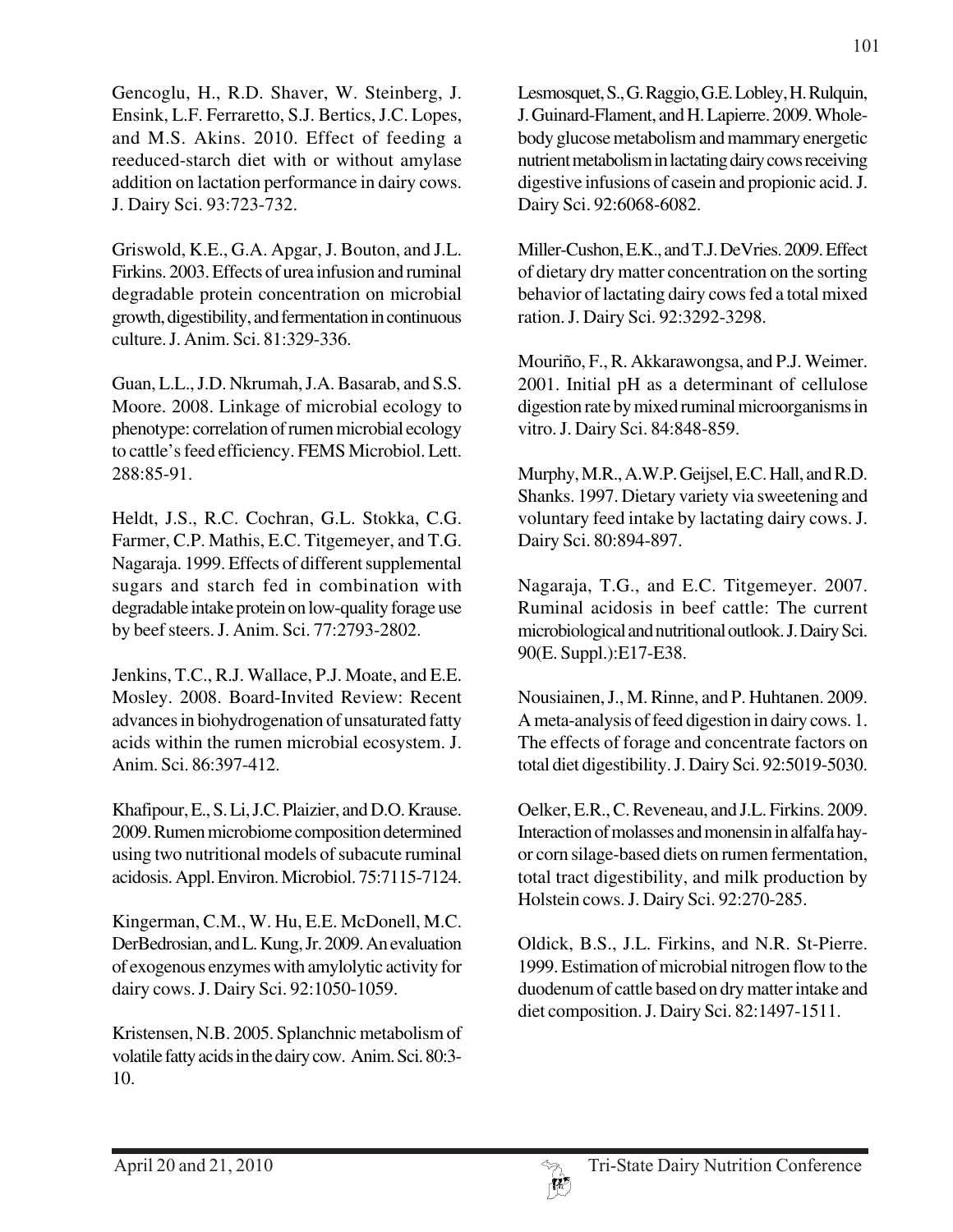Palmonari, A., D.M. Stevenson, D.R. Mertens, C.W. Cruywagen, and P.J. Weimer. 2010. pH dynamics and bacterial community composition in the rumen of lactating dairy cows. J. Dairy Sci. 93:279-287.

Palmquist, D.L., C.L. Davis, R.E. Brown, and D.S. Sachan. 1969. Availability and metabolism of various substrates in ruminants. V. Entry rate into the body and incorporation into milk fat of D(-)bhydroxybutyrate. J. Dairy Sci.-633.

Penner, G.B., J.R. Aschenbach, G. Gäbel, R. Rackwitz, and M. Oba. 2009. Epithelial capacity for apical uptake of short chain fatty acids is a key determinant for intraruminal pH and the susceptibility to subacute ruminal acidosis in sheep. J. Nutr. 139:1714-1720.

Penner, G. B., and M. Oba. 2009. Increasing dietary sugar concentration may improve dry matter intake, ruminal fermentation, and productivity of dairy cows in the postpartum phase of the transition period. J. Dairy Sci. 92:3341-3353.

Piwonka, E.J., and J.L. Firkins. 1996. Effect of glucose fermentation on fiber digestion by ruminal microorganisms in vitro. J. Dairy Sci. 79:2196- 2206.

Ribeiro, C.V.D. M., S.K.R. Karnati, and M.L. Eastridge. 2005. Biohydrogenation of fatty acids and digestibility of fresh alfalfa or alfalfa hay plus sucrose in continuous culture. J. Dairy Sci. 88:4007- 4017.

Rychlik, J.L., R. LaVera, and J.B. Russell. 2002. Amino acid deamination by ruminal *Megasphaera elsdenii* strains. Curr. Microbiol. 45:340-345.

Rychlik, J.L., and J.B. Russell. 2000. Mathematical estimations of hyper-ammonia producing ruminal bacteria and evidencefor bacterial antagonism that decreases ruminal ammonia production. FEMS Microbiol. Ecol. 32:121-128.

Walker, N.D., C.J. Newbold, and R.J. Wallace. 2005. Nitrogen metabolism in the rumen. Pages 71- 115 in Nitrogen and Phosphorus Nutrition of Cattle. E. Pfeffer and A. Hristov, eds. CABI Publishing, Cambridge, MA.

Wallace, R.J. 2008. Gut microbiology - broad genetic diversity, yet specific metabolic niches. Animal 2:661-668.

Weimer, P.J., D.M. Stevenson, and D.R. Mertens. 2010. Shifts in bacterial community composition in the rumen of lactating dairy cows under milk fatdepressing conditions. J. Dairy Sci. 93:265-278.

Weiss, W.P., N.R. St-Pierre, and L.B. Willett. 2009. Varying type of forage, concentration of metabolizable protein, and source of carbohydrate affects nutrient digestibility and production by dairy cows. J. Dairy Sci. 92:5595-5606.

Welkie, D.G., D.M. Stevenson, and P.J. Weimer. 2010. ARISA analysis of ruminal bacterial community dynamics in lactating dairy cows during a feeding cycle. Anaerobe Ahead of print.

Wu, Z., and J.T. Huber. 1994. Relationship between dietary fat supplementation and milk protein concentration in lactating cows: A review. Livest. Prod. Sci. 39:141-155.

Zebeli, Q., B.N. Ametaj, B. Junck, and W. Drochner. 2009. Maize silage particle length modulates feeding patterns and milk composition in loose-housed lactating Holstein cows. Livest. Sci. 124:33-40.

Zebeli, Q., D. Mansmann, H. Steingass, and B.N. Ametaj. 2010. Balancing diets for physically effective fibre and ruminally degradable starch: A key to lower the risk of sub-acute rumen acidosis and improve productivity of dairy cattle. Livest. Sci. 127:1-10.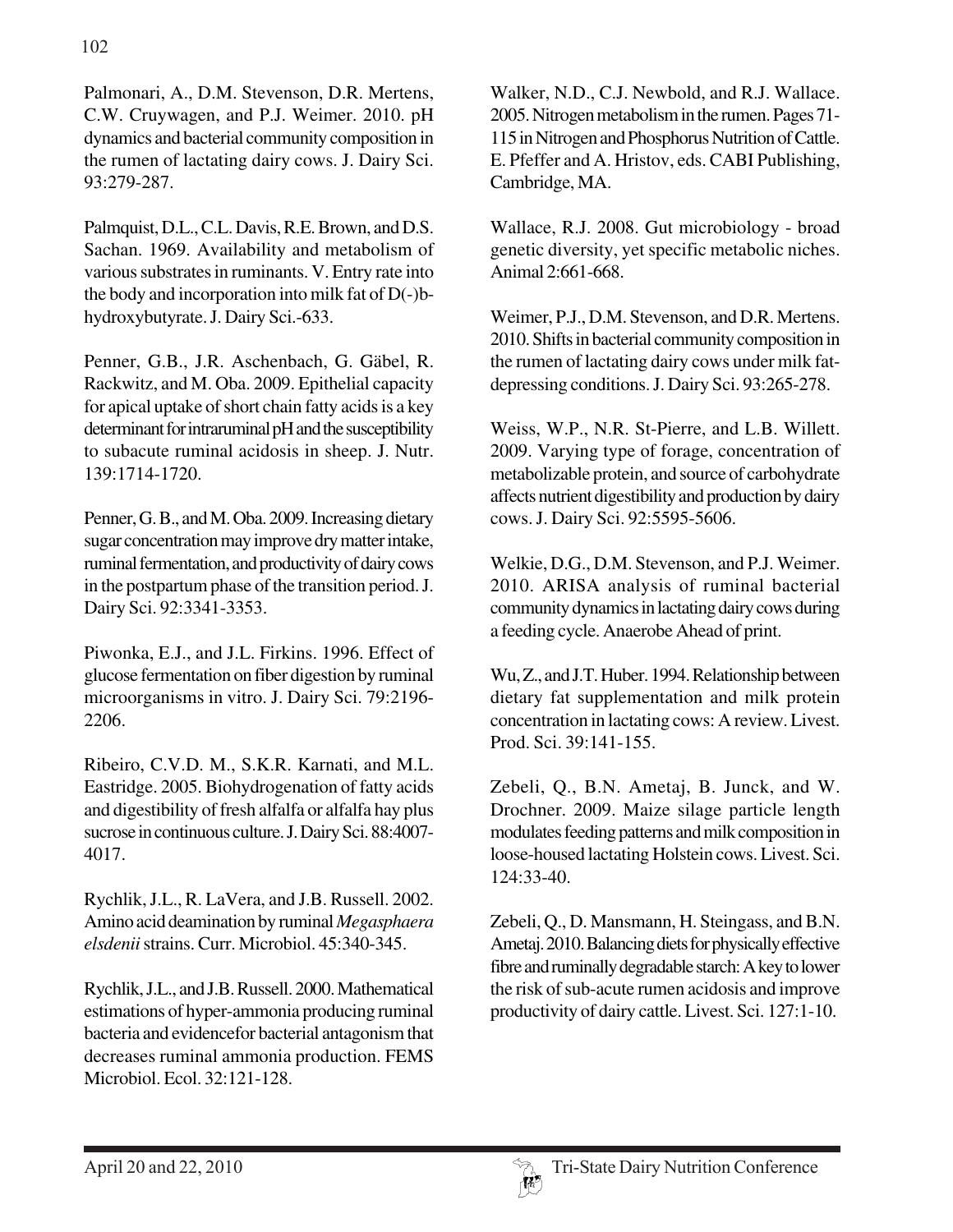|                          |                   |                   | Starch, %         |                |
|--------------------------|-------------------|-------------------|-------------------|----------------|
|                          | 27                | 22                | 21                | <b>SE</b>      |
| DMI, lb/day              | 58.7 <sup>b</sup> | $64.0^{\circ}$    | 57.0 <sup>b</sup> | 1.5            |
| Milk, lb/day             | 110               | 112               | 111               | $\overline{2}$ |
| Milk fat, lb/day         | $3.34^{b}$        | 3.70 <sup>a</sup> | $3.59^{ab}$       | 0.09           |
| Milk protein, lb/day     | 3.34              | 3.34              | 3.39              | 0.09           |
| Starch digestibility, %  | 94.9 <sup>b</sup> | 97.2 <sup>a</sup> | 97.6 <sup>a</sup> | 0.3            |
| NDF digestibility, %     | $39.4^\circ$      | $54.1^{b}$        | 57.8 <sup>a</sup> | 1.3            |
| Protein digestibility, % | 64.9 <sup>c</sup> | $68.8^{b}$        | $73.0^{\circ}$    | 1.0            |

**Table 1.** Effects of decreasing starch concentration with or without amylase on animal performance and total tract digestibilities.<sup>1</sup>

1 Data are from Gencoglu et al. (2010).

a,b,cMeans in the same row lacking a common superscript differ ( $P \leq 0.05$ ).

|                      |                   | 40% NFC           |                    | 37% NFC           |                   |           |                |
|----------------------|-------------------|-------------------|--------------------|-------------------|-------------------|-----------|----------------|
| Item                 | Control           | 3.25% LF          | 3.25% LF           | $6.5\%$ LF        | $6.5\%$ LF+R      | <b>SE</b> | $\overline{P}$ |
| DMI, lb/day          | $52.6^{b}$        | $52.6^{b}$        | 55.4 <sup>ab</sup> | 57.0 <sup>a</sup> | 53.9 <sup>b</sup> | 1.5       | 0.08           |
| Milk, lb/day         | 87.3              | 87.8              | 91.5               | 89.5              | 88.7              | 2.0       | <b>NS</b>      |
| Milk protein, %      | $2.93^{a}$        | $2.82^{b}$        | $2.85^{b}$         | $2.85^{b}$        | $2.83^{b}$        | 0.02      | 0.01           |
| Milk protein, lb/day | 2.55              | 2.49              | 2.60               | 2.55              | 2.51              | 0.07      | <b>NS</b>      |
| MUN, mg/dL           | $12.3^{bc}$       | 11.8 <sup>c</sup> | $12.8^{b}$         | $13.8^{a}$        | $13.5^{\circ}$    | 0.5       | 0.08           |
| Milk fat, $\%$       | 3.31              | 3.42              | 3.34               | 3.29              | 3.31              | 0.07      | <b>NS</b>      |
| Milk fat, lb/day     | 2.88 <sup>b</sup> | $2.82^{b}$        | 3.06 <sup>a</sup>  | $2.93^{b}$        | 2.90 <sup>b</sup> | 0.07      | 0.08           |
| BW change, lb/day    | 1.12              | 0.62              | 0.73               | 1.28              | 1.01              | 0.20      | 0.13           |
| <b>BCS</b>           | 2.88              | 2.74              | 2.95               | 2.87              | 2.76              | 0.07      | <b>NS</b>      |

**Table 2.** Lactation performance by dairy cattle fed diets containing different concentrations of nonstructural carbohydrates without or with Rumensin®. 1

 ${}^{1}$ NFC = nonfiber carbohydrates, LF = liquid feed (Quality Liquid Feeds, Dodgeville, WI), R = Rumensin® (11 g/ton; Elanco Animal Health, Greenfield, IN), DMI = dry matter intake, MUN = milk urea nitrogen, BW = body weight, and BCS = body condition score. Data are from Firkins et al. (2008). a,b,cMeans in the same row lacking a common superscript differ according to the *P*-value shown if  $P ≤ 0.10$ .

 $NS = not significant (P > 0.20).$ 

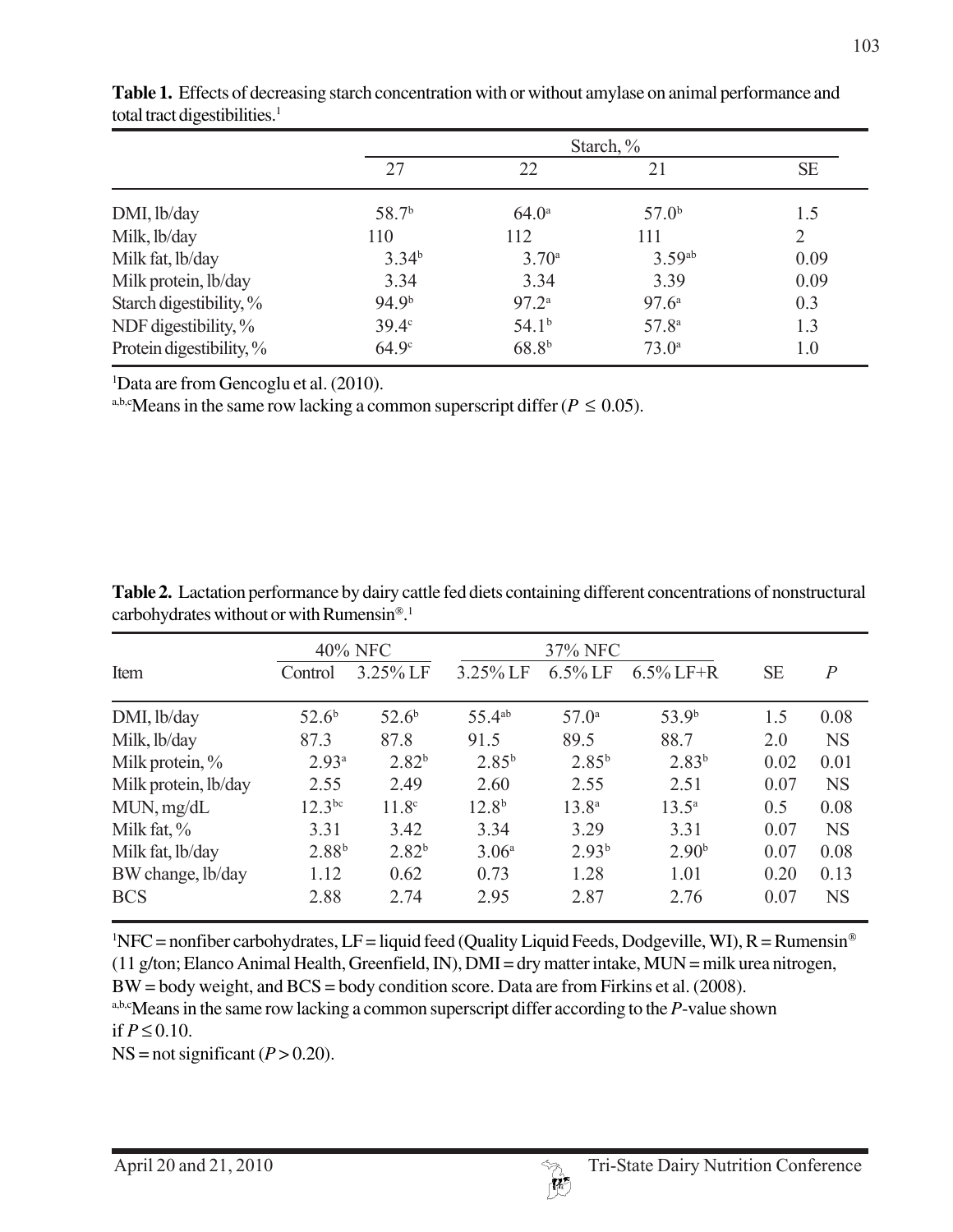|                                      | Table 3. Fermentation and lactation performance by cows fed different sources of grain without or with liquid feed. <sup>1</sup>                                                                                                                   |                                                                          |                                              |                                                                  |                                                                                           |                                                                                    |                                                                                  |                                  |                                                                                                                                                               |                                                  |             |
|--------------------------------------|----------------------------------------------------------------------------------------------------------------------------------------------------------------------------------------------------------------------------------------------------|--------------------------------------------------------------------------|----------------------------------------------|------------------------------------------------------------------|-------------------------------------------------------------------------------------------|------------------------------------------------------------------------------------|----------------------------------------------------------------------------------|----------------------------------|---------------------------------------------------------------------------------------------------------------------------------------------------------------|--------------------------------------------------|-------------|
| April 20 and 22, 2010                |                                                                                                                                                                                                                                                    | <b>SFC</b>                                                               | FGC                                          | CGC<br>-LF                                                       | HT+<br>FGC                                                                                | CGC                                                                                | SE                                                                               | SFC vs.<br>Rest                  | -LF vs.<br>$+11$                                                                                                                                              | FGC vs.<br>CGC                                   | Interaction |
|                                      | Digestion Trial                                                                                                                                                                                                                                    |                                                                          |                                              |                                                                  |                                                                                           |                                                                                    |                                                                                  |                                  |                                                                                                                                                               |                                                  |             |
|                                      | NH <sup>3</sup> , mg/dL                                                                                                                                                                                                                            |                                                                          | 10.2                                         |                                                                  |                                                                                           |                                                                                    |                                                                                  | (0.01)                           |                                                                                                                                                               | 0.04                                             | 0.14        |
|                                      | Mean pH                                                                                                                                                                                                                                            |                                                                          |                                              |                                                                  |                                                                                           |                                                                                    |                                                                                  |                                  |                                                                                                                                                               | $\begin{array}{c} 0.03 \\ \text{NS} \end{array}$ |             |
|                                      | Total VFA, mM                                                                                                                                                                                                                                      |                                                                          |                                              |                                                                  |                                                                                           |                                                                                    |                                                                                  |                                  |                                                                                                                                                               |                                                  |             |
|                                      | Ac:Pr                                                                                                                                                                                                                                              | 9.3<br>$6.03$<br>$145$<br>$3.17$<br>$1.40$<br>$1.40$<br>$1.40$<br>$1.40$ | $145$<br>145<br>3.24<br>3.24<br>1.33<br>1.33 | $12.3$<br>$6.20$<br>$140$<br>$3.46$<br>$1.0$<br>$1.34$<br>$1.34$ | $\begin{array}{c} 11.2 \\ 5.94 \\ 150 \\ 3.34 \\ 1.7 \\ 1.42 \\ 1.42 \\ 1.89 \end{array}$ | $\begin{array}{r} 11.5 \\ 6.12 \\ 143 \\ 3.42 \\ 11.2 \\ 1.38 \\ 1.38 \end{array}$ | $\frac{17}{0.11}$<br>$\frac{5}{0.18}$<br>$\frac{8}{0.20}$<br>$\frac{0.20}{0.20}$ | $ZZ$ $Z$ $3$ $5$ $Z$ $Z$ $Z$ $Z$ | $ZZZZ\frac{5}{6}$                                                                                                                                             | 0.09                                             |             |
|                                      | Butyrate, mol%                                                                                                                                                                                                                                     |                                                                          |                                              |                                                                  |                                                                                           |                                                                                    |                                                                                  |                                  |                                                                                                                                                               |                                                  |             |
|                                      | Valerate, mol%                                                                                                                                                                                                                                     |                                                                          |                                              |                                                                  |                                                                                           |                                                                                    |                                                                                  |                                  |                                                                                                                                                               | <b>SEX</b><br>SEX                                |             |
|                                      | <b>BCVFA</b>                                                                                                                                                                                                                                       |                                                                          |                                              |                                                                  |                                                                                           |                                                                                    |                                                                                  |                                  |                                                                                                                                                               |                                                  |             |
|                                      | Production Trial                                                                                                                                                                                                                                   |                                                                          |                                              |                                                                  |                                                                                           |                                                                                    |                                                                                  |                                  |                                                                                                                                                               |                                                  |             |
|                                      | DMI, lb/day                                                                                                                                                                                                                                        |                                                                          |                                              |                                                                  |                                                                                           |                                                                                    |                                                                                  |                                  |                                                                                                                                                               | $\sum$                                           |             |
|                                      | Milk, lb/day                                                                                                                                                                                                                                       | 57.8<br>85.1                                                             |                                              | 56.8<br>85.6<br>12.9                                             | 57.5<br>89.9<br>12.9                                                                      | 56.1<br>88.4                                                                       | $\frac{1}{2} \cdot \frac{8}{8}$                                                  | <b>SSSS</b><br>0.04<br>24<br>25  | $\begin{array}{c} \mathbf{Z} \mathbf{Z} \mathbf{Z} \mathbf{Z} \\ \mathbf{Z} \mathbf{Z} \mathbf{Z} \mathbf{Z} \\ \mathbf{Z} \mathbf{Z} \mathbf{Z} \end{array}$ | $\mathbf{S} \mathbf{N}$                          |             |
|                                      | MUN, mg/dL                                                                                                                                                                                                                                         | 12.0                                                                     |                                              |                                                                  |                                                                                           | 13.2                                                                               |                                                                                  |                                  |                                                                                                                                                               | $\mathbf{N} \mathbf{S}$                          |             |
|                                      | Milk protein, %/day                                                                                                                                                                                                                                | 2.90                                                                     |                                              | 2.90                                                             |                                                                                           |                                                                                    | 0.04                                                                             |                                  |                                                                                                                                                               | $_{\rm NS}$                                      |             |
|                                      | Milk protein, lb/day                                                                                                                                                                                                                               | 2.54                                                                     |                                              |                                                                  |                                                                                           |                                                                                    |                                                                                  |                                  |                                                                                                                                                               | $\mathop{\rm SZ}$                                |             |
| H,                                   | Milk fat, %                                                                                                                                                                                                                                        | 3.22                                                                     |                                              | 2.53<br>3.45<br>3.04                                             | $2.\overline{8}1$<br>$2.\overline{5}0$<br>$3.\overline{4}0$                               | 2.81<br>2.54<br>3.38<br>3.08                                                       | $0.04$<br>$0.11$<br>$0.11$                                                       | $_{0.06}^{NS}$                   |                                                                                                                                                               | $\mathbf{S} \mathbf{N}$                          |             |
|                                      | Milk fat, lb/day                                                                                                                                                                                                                                   | 2.84                                                                     | 55.7<br>88.3 3.8 36.19<br>2 3.9 3.19         |                                                                  | 3.01                                                                                      |                                                                                    |                                                                                  | 0.01                             | $\overline{N}S$                                                                                                                                               | N <sub>S</sub>                                   |             |
| Tri-State Dairy Nutrition Conference | ${}^{1}SFC$ = steam-flaked corn, FGC = fine-ground dry shelled corn (mean particle size = 0.8 mm), CGC = coarse ground dry shelled corn (mean<br>particle size = 1.9 mm), and LF = liquid feed (3.5% of DM; Quality Liquid Feeds, Dodgeville, WI), |                                                                          |                                              |                                                                  |                                                                                           |                                                                                    |                                                                                  |                                  |                                                                                                                                                               |                                                  |             |
|                                      | VFA = volatile fatty acid, Ac:Pr = acetate:propionate, and BCVFA = branched chain VFA                                                                                                                                                              |                                                                          |                                              |                                                                  |                                                                                           |                                                                                    |                                                                                  |                                  |                                                                                                                                                               |                                                  |             |
|                                      |                                                                                                                                                                                                                                                    |                                                                          |                                              |                                                                  |                                                                                           |                                                                                    |                                                                                  |                                  |                                                                                                                                                               |                                                  |             |
|                                      |                                                                                                                                                                                                                                                    |                                                                          |                                              |                                                                  |                                                                                           |                                                                                    |                                                                                  |                                  |                                                                                                                                                               |                                                  |             |
|                                      |                                                                                                                                                                                                                                                    |                                                                          |                                              |                                                                  |                                                                                           |                                                                                    |                                                                                  |                                  |                                                                                                                                                               |                                                  |             |
|                                      |                                                                                                                                                                                                                                                    |                                                                          |                                              |                                                                  |                                                                                           |                                                                                    |                                                                                  |                                  |                                                                                                                                                               |                                                  |             |
|                                      |                                                                                                                                                                                                                                                    |                                                                          |                                              |                                                                  |                                                                                           |                                                                                    |                                                                                  |                                  |                                                                                                                                                               |                                                  |             |

104